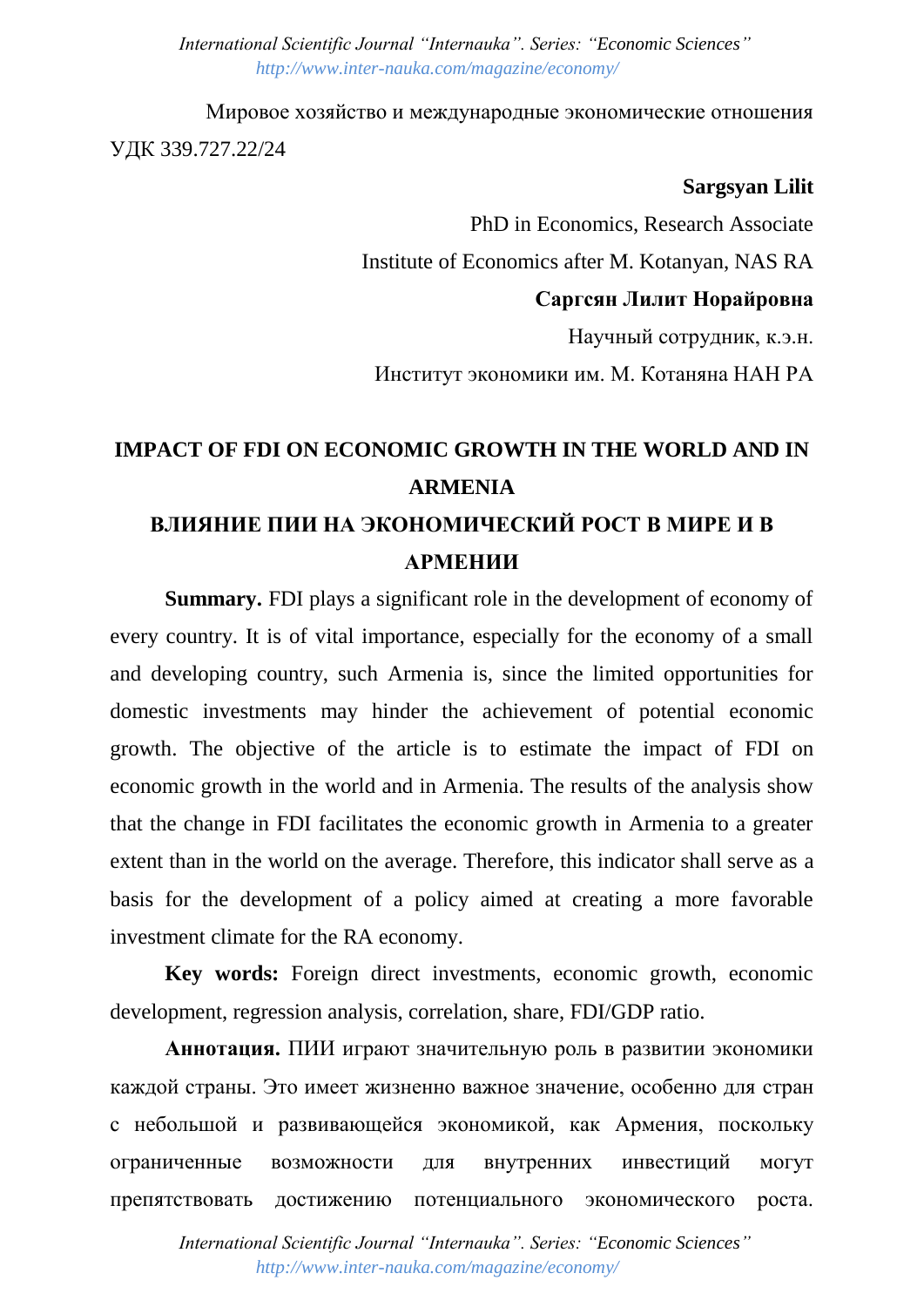Целью данной статьи является оценить влияние ПИИ на экономический рост в мире и в Армении. Результаты анализа показывают, что изменение ПИИ способствует экономическому росту в Армении больше, чем в мире в среднем. Поэтому этот показатель может быть основой для разработки политики, направленной на создание более благоприятного инвестиционного климата для экономики РА.

**Ключевые слова:** Прямые иностранные инвестиции, экономический рост, экономическое развитие, регрессионный анализ, корреляция, ПИИ/ВВП.

**Statement of the problem.** The modern world is characterized by a high degree of integration and globalization. Currently there are almost no entirely self-sufficient and closed economies in the world economy. Every country is tied with the external world by trade, transport, financial and other processes.

In fact, attraction of foreign investments and creation of favorable conditions for it becomes one of the issues requiring urgent solution especially for the countries with developing and transition economy. It is clear enough that the size and structure of foreign investments directly influence the volume of GDP of the host country, as well as the rate of economic growth. However, the size of this impact is different depending on the country specifications, the conditions of the investment environment, investments sectors, sizes, structure and other factors.

**Analysis of recent researches and publications.** Economic literature suggests various definitions of foreign investment. In Oxford Dictionary of Economics the following definition of FDI is provided: foreign direct investment (FDI) is the acquisition by residents of a country of real assets abroad. This may be done by acquiring land, constructing buildings, mines, or machinery, or buying existing foreign businesses abroad [4].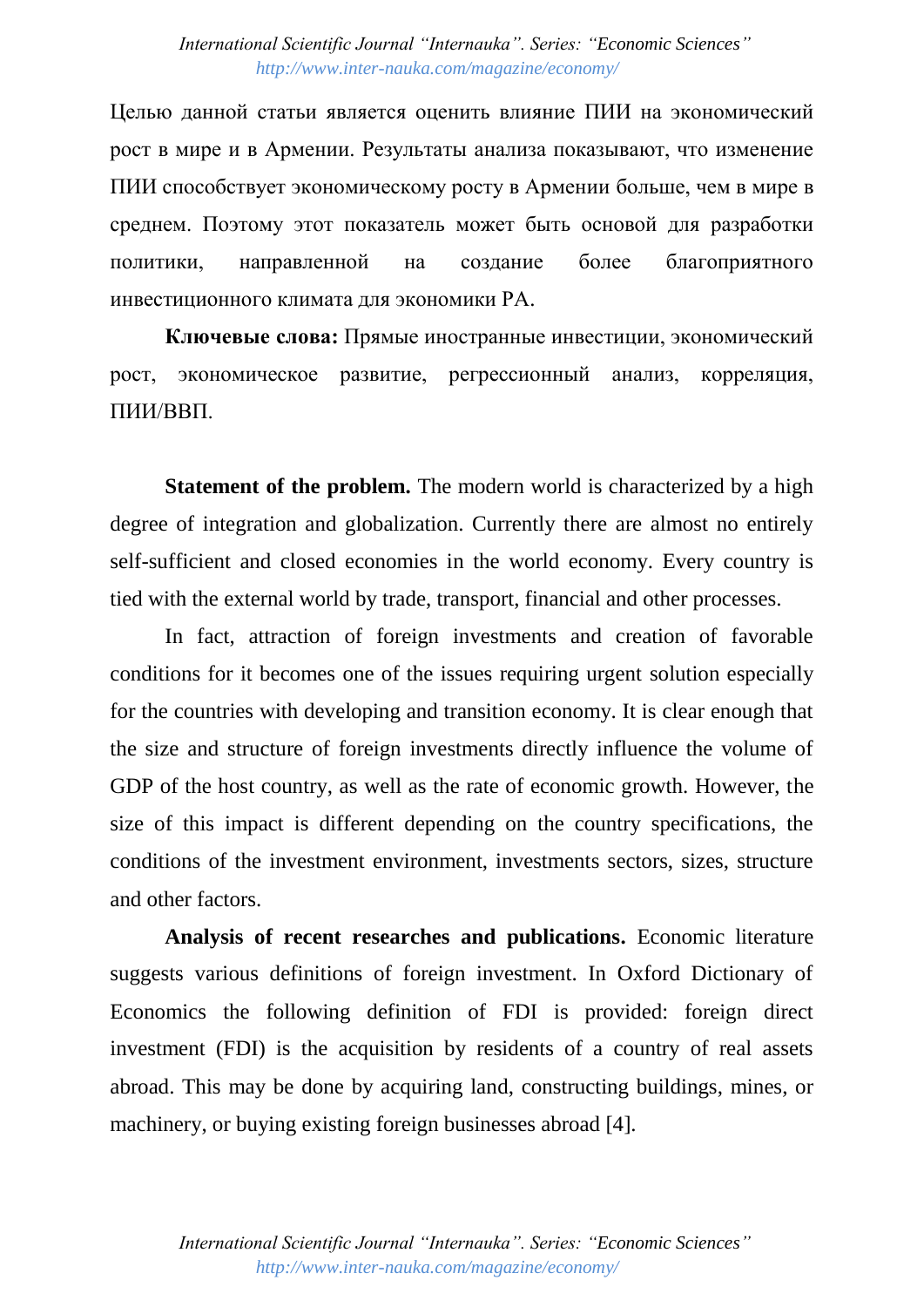According to Nobel Prize winner W. Sharp investment means investing money today hoping to get more money in the future [15]. Sharp believes that the investment is typically influenced by two main factors - time and risk.

The International Monetary Fund and Organization for Economic Cooperation and Development have jointly developed the following definition [10]: Foreign direct investments are investments that are made with the objective of establishing an interest in an enterprise operating abroad and one objectives of this investment is to obtain degree of influence on the management of the direct investment enterprise.

Many economists referred the analysis of foreign investments. For example, Romer in his study shows that there exists "conceptual gap" between rich and poor countries [12]. He indicates that foreign investments facilitate the flow of technologies and business innovations to poor countries. From this point of view the investments increase the productivity of all entities and not only of those that had capital inflow. Studies about influence of FDI also demonstrate their positive role in promotion of economic growth. In this respect the study of Balasubramanyam, Salisu and Sapsfor (1996) can be referred, where the authors show that trade openness of the country have an important role in realization of benefits received from FDI [3].

Another interesting statement is proposed by De Mello, who believes that FDI raises the productivity of the host country in two ways- direct and indirect. The direct effect is the growth of productivity as a result of foreign direct investment, but apart from this, it has an indirect effect too: FDI leads to activation of investment process within the country in general [6].

Markuzen and Venables again, having elaborated this idea, have come to the conclusion that the positive impact of FDI on growth of productivity of domestic firms is significant in almost all countries. In some countries it occurs through the flow of domestic capital invested in non-effective sector to more productive sectors, in other countries, through introduction of new technologies to resist the competition of foreign investors [8]. Another group of scientists has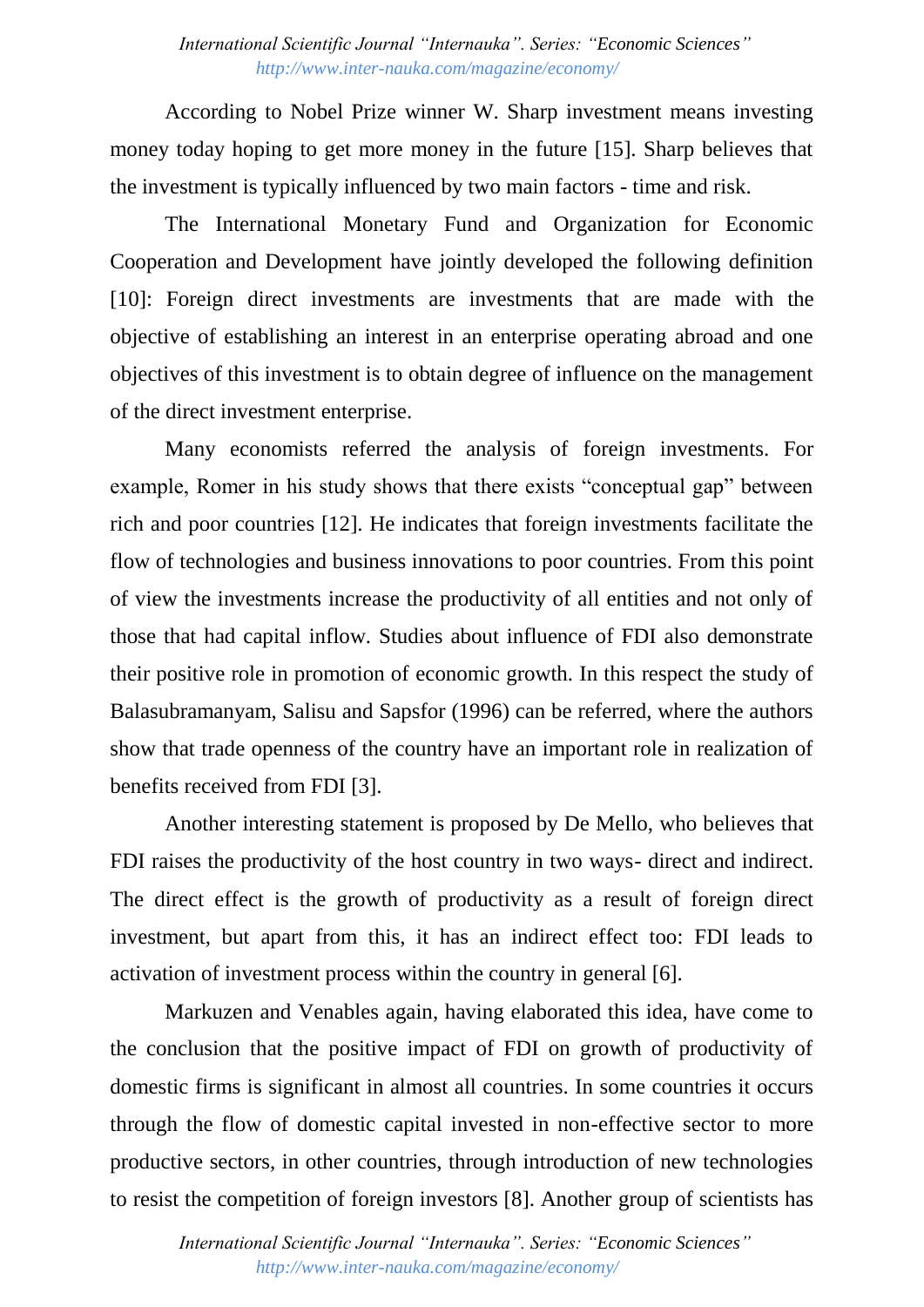referred to the fact that FDI contributes to the technological progress of the host country, which is especially relevant for the developing countries [1, 5].

Foreign direct investments are driving forces of the economy especially for developing or transition economies. However, depending on the investments types, the sizes of the benefits for the country can be different. Thus, the study carried out by the United Nations for the World Investment Report in 2000 has demonstrated that for the host country the flow of FDI in the form of acquisition of operating enterprises is less beneficial than the investments started from scratch [14]. According to the same study, investments made in operating enterprises do not create new vacancies for the simple reason that no new production capability is generated. Moreover, it can lead to a temporary suspension of the production, whereas the investments started from scratch already implies the creation of new vacancies. Many developing countries create favorable conditions for stimulating investments, supposing that FDI will lead to economic growth [13]. But the International Monetary Fund and World Bank insist that foreign direct investments have important role for the economy growth of the developing countries [9].

Nowadays various studies have been conducted for estimating the impact of FDI on economic growth.

A. Khaliq and I. Noy having analyzed the data of 12 industrial sectors of Indonesia for 1997-2006, have come to the conclusion not in all sectors the attraction of FDI have a positive effect on the economc growth. In particular, they have indicated that during the period under review the attraction of FDI in Indonesia's mining sector had an negative impact on the economic growth [7]. Thus, the authors conclude that the government's policy of attracting FDI can be effective only if it is based on preliminary precise calculations and directed to the sectors where investments will have a positive impact on economic growth.

As a result of regression analysis of FDI and economic growth data of Bangladesh for 1999-2013, A. Rahman has revealed a negative correlation between FDI and economic growth, which, according to the author, is a result of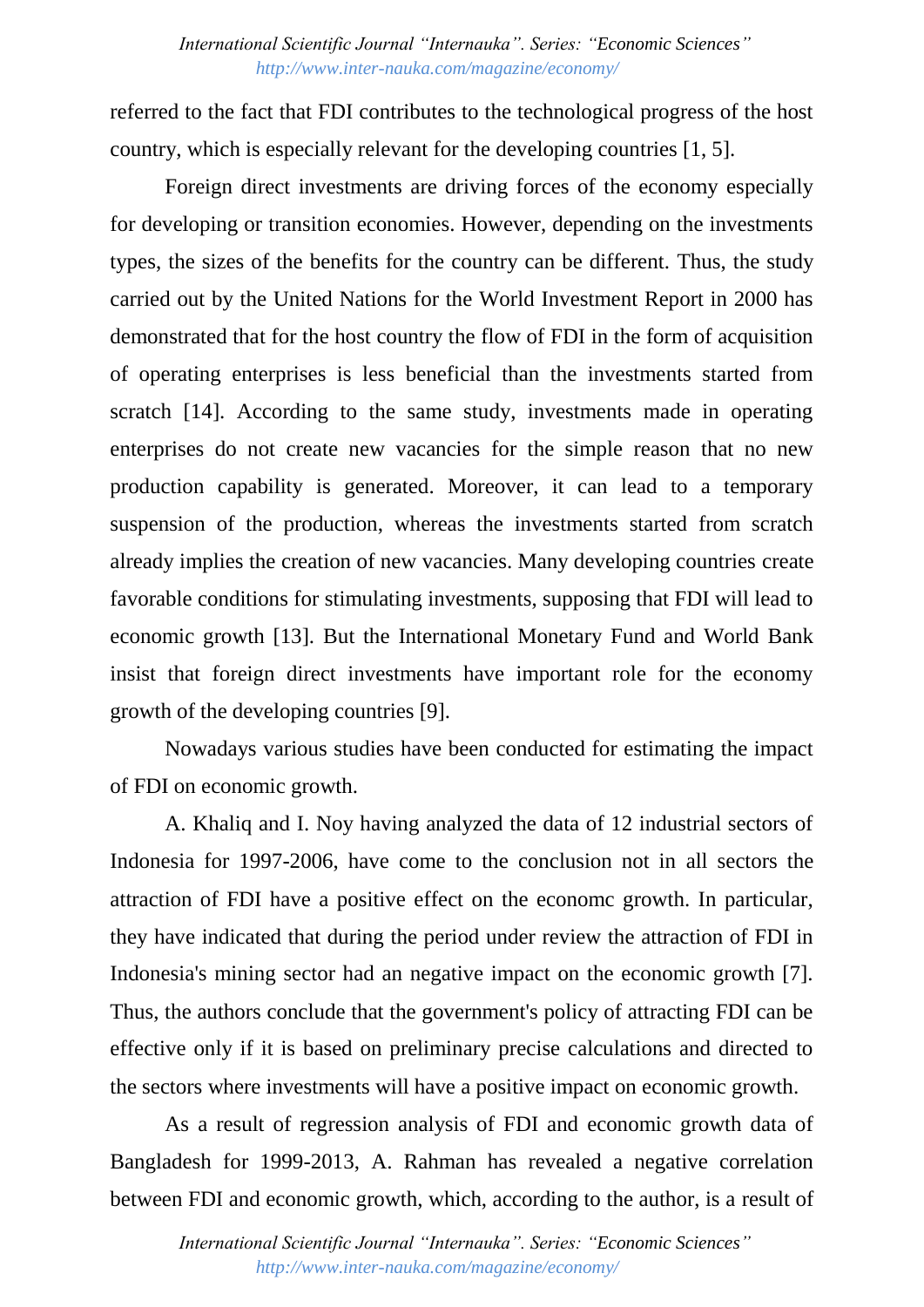wrong government policy. He believes that this should serve as a message for the government of Bangladesh to attract FDI to the most profitable sectors, rather than making the inefficient sectors attractive for foreign investors by providing government support [11].

L. Alfaro, having analyzed the data of 47 countries for 1981-1999, has concluded that 1 point increase of FDI in the agricultural sector have caused the decrease of production in this sector by 0.28-0.13 points, and 1 point increase of FDI in the manufacturing industry has caused to the increase of production of the sector by 0.8-1.7 points [2].

Thus, the impact of FDI on economic growth is ambiguous. It depends on various factors, such as the degree of the country's economic development, effectiveness of FDI attraction policy, FDI structure, etc.

**Formulation purposes of article (problem).** The objective of the article is to estimate the impact of FDI on economic growth in the world and in Armenia.

**The main material.** For the analysis, the annual data of global FDI and economic growth and the RA FDI and economic growth have been used. Statistical data has been taken from electronic database of the World Bank. Regression analysis has been conducted by EViews 4 application, by ordinary least squares method. Nevertheless, using the regression analysis we tried to estimate the impact of FDI on economic growth in RA and in the world. Time series of economic growth were stationary, thus could be used for regression analysis, but the time series of FDI were not, therefore, for the analysis would be used those time series of FDI growth that were stationary.

Analysis of correlation coefficients shows that significant correlation exists between FDI and economic growth both in the world(0.53) and in RA(0.50).

Using the ordinary least squares method we have estimated Growth $(t)=$  $c_0+c_1*DFDI(t)+e$ , model demonstrating the impact of FDI on economic growth for RA and for the world.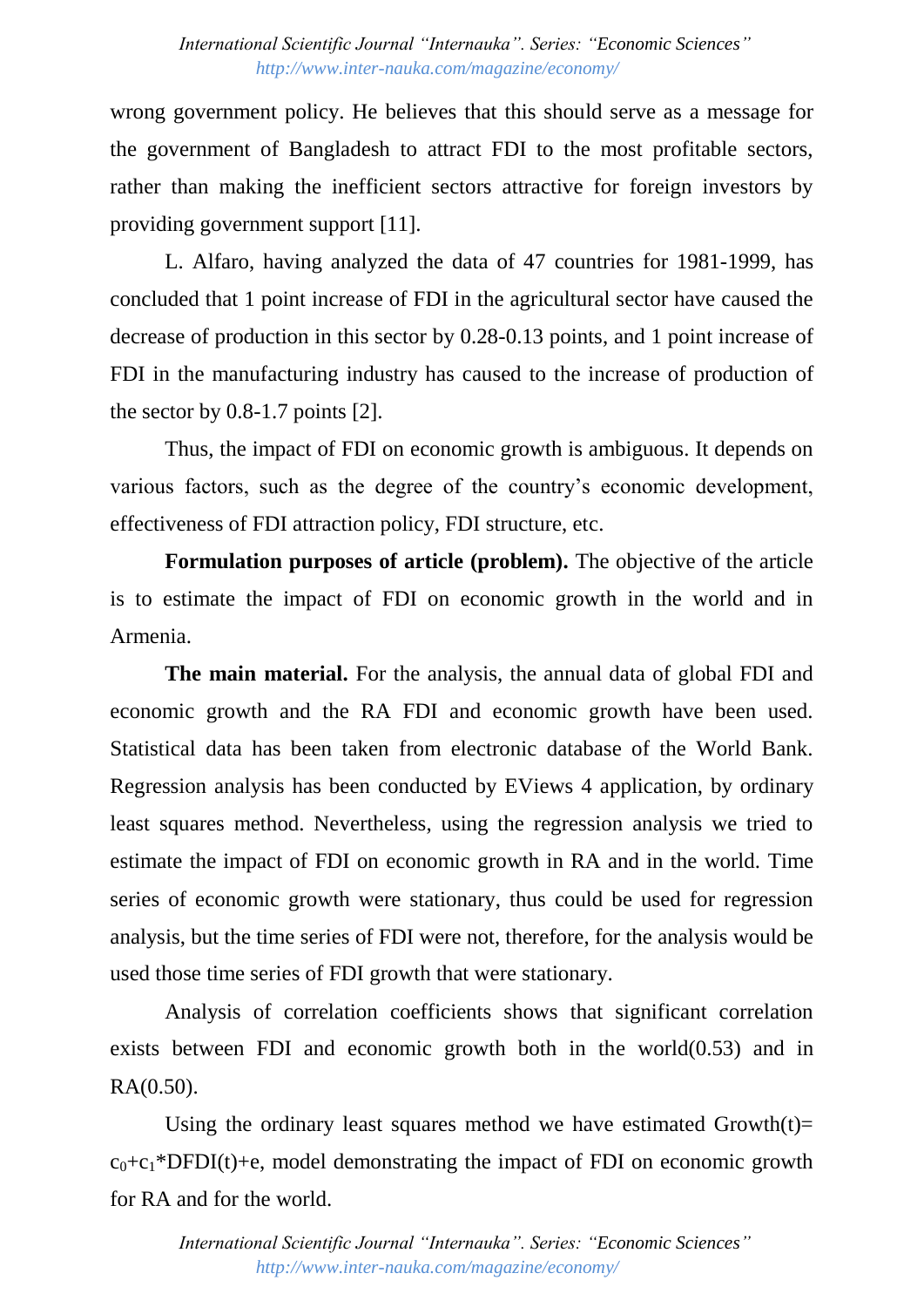The results received indicate that 27.5% of the change of economic growth rate in the world and 23.7% in RA is conditioned by the change in FDI, whereas the other pasrt depends on other factors.

According to the results the growth of global FDI by 10 million USD leads to the increase of the average rate of global economic growth by 0.0000235 percent in the period under review.

Based on the results regression analysis for RA in the period under review, the growth of RA FDI by USD 10 million leads to the increase of the average rate of economic growth of RA by 0.241 percent.

**Insights from this study and perspectives for further research in this**  direction. As a conclusion it should be stated that the potential economic growth of RA was reduced by 3.3% as a result of decline of FDI in 2015. Therefore, this indicator should be considered a basis for development of a policy aimed to create a more favorable investment climate for the economy of RA.

## **References**

- 1. Ahn S., Hemmings P. "Policy influence on economic growth on OECD countries: An evaluation of the evidence", OECD Economics Department Working Paper, no. 246, Paris: OECD, 2000.
- 2. Alfaro L., Foreign Direct Investment and Growth: Does the Sector Matter?, April 2003, 32pp., <http://www.grips.ac.jp/teacher/oono/hp/docu01/paper14.pdf>
- 3. Balasubramanyam V. N., M. Salisu and David Sapsford, Foreign Direct Investment and Growth in EP and is Countries, The Economic Journal, Vol. 106, No. 434 (Jan., 1996), pp. 92-105.
- 4. Black John, Hashimzade Nigar and Myles Gareth, A Dictionary of Economics. Oxford University Press,2009, DOI: 10.1093/acref/9780199237043.001.0001, [http://www.oxfordreference.com/view/10.1093/acref/9780199237043.001.0](http://www.oxfordreference.com/view/10.1093/acref/9780199237043.001.0001/acref-9780199237043-e-1252?rskey=oHw0aB&result=1181) [001/acref-9780199237043-e-1252?rskey=oHw0aB&result=1181](http://www.oxfordreference.com/view/10.1093/acref/9780199237043.001.0001/acref-9780199237043-e-1252?rskey=oHw0aB&result=1181)

*International Scientific Journal "Internauka". Series: "Economic Sciences" http://www.inter-nauka.com/magazine/economy/*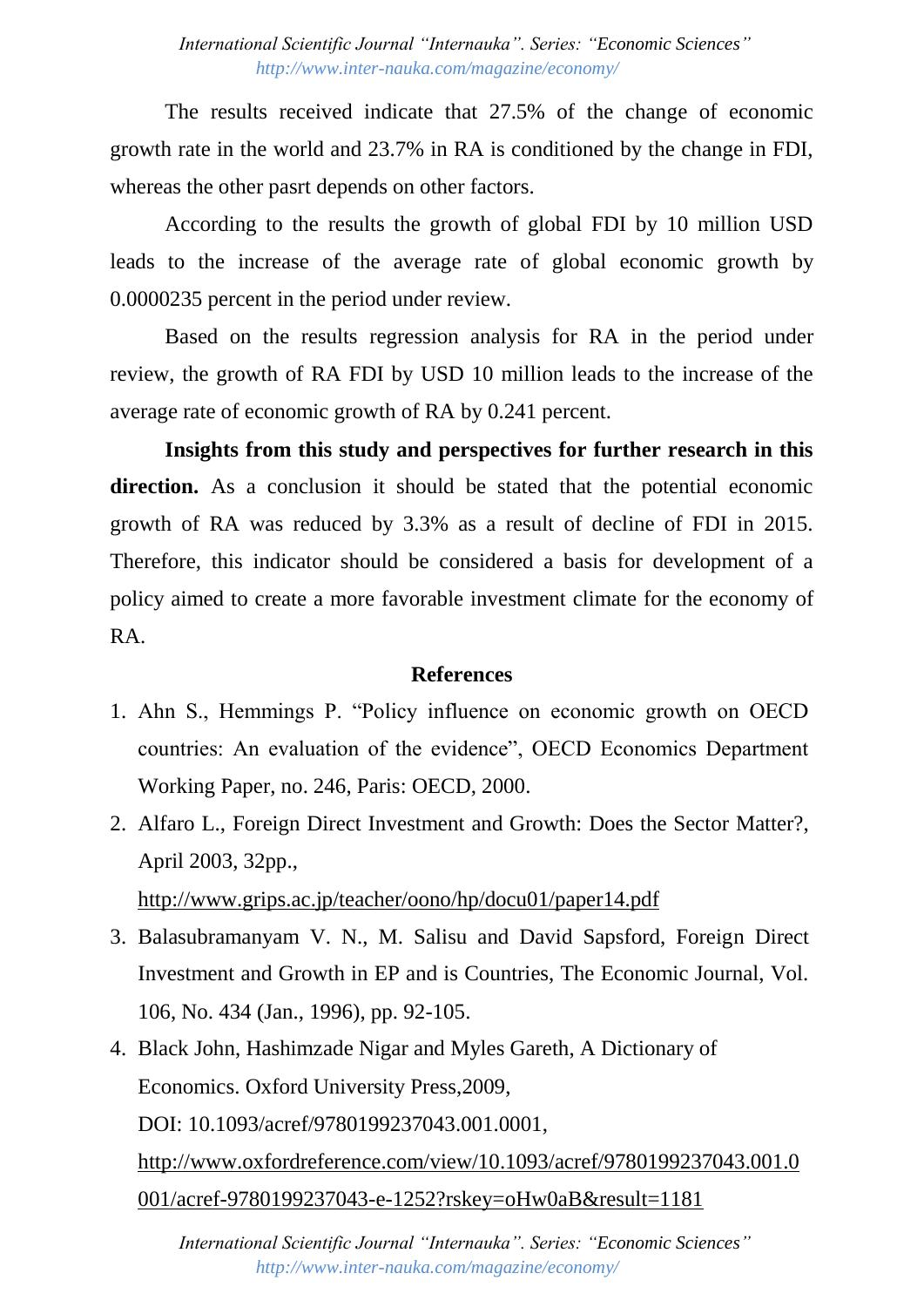- 5. Borensztein E., De Gregorio J., Lee L-W., "How does foreign direct investment affect economic growth", Journal of International Economics, Vol. 45, 1998, p. 115-135.
- 6. De Mello L.R. "Foreign Direct Investment-led growth: evidence from time series and panel data", Oxford Economic Papers 51, 1999, p. 133-151.
- 7. Khaliq A., Noy I., Foreign Direct Investment and Economic Growth: Empirical Evidence from Sectoral Data in Indonesia, March 2007, 28pp., No 200726, [Working Papers](http://econpapers.repec.org/paper/haiwpaper/) from [University of Hawaii at Manoa, Department](http://www.economics.hawaii.edu/)  [of Economics](http://www.economics.hawaii.edu/)

[http://www.economics.hawaii.edu/research/workingpapers/WP\\_07-26.pdf](http://www.economics.hawaii.edu/research/workingpapers/WP_07-26.pdf)

- 8. Markuzen J.R., Venables A.J. "Foreign direct investment as a catalyst for industrial development", European Economic Review, Vol. 43, 1999, p. 335-356.
- 9. Mwilima N. (2003) Foreign direct investment in Africa, Labour Resource and Research Institute, September 2003.
- 10.OECD Benchmark Definition of Foreign Direct Investment, FOURTH EDITION 2008, page 17

https://www.oecd.org/daf/inv/investmentstatisticsandanalysis/40193734.pdf

- 11.Rahman A., Impact of Foreign Direct Investment on Economic Growth: Empirical Evidence from Bangladesh, International Journal of Economics and Finance; Vol. 7, No. 2; 2015, p.178-185, ISSN 1916-971X E-ISSN 1916-9728 Published by Canadian Center of Science and Education, doi:10.5539/ijef.v7n2p178.
- 12.Romer Paul, Idea gaps and object gaps in economic development, University of California, Berkeley, CA 94720, USA, 1993, pages 543-548.
- 13.Rusike, T. G.,Trends and determinants of inward foreign direct investment to South Africa, Rhodes University, September 2007.
- 14.United Nations Conference on Trade and Development, World Investment Report 2000.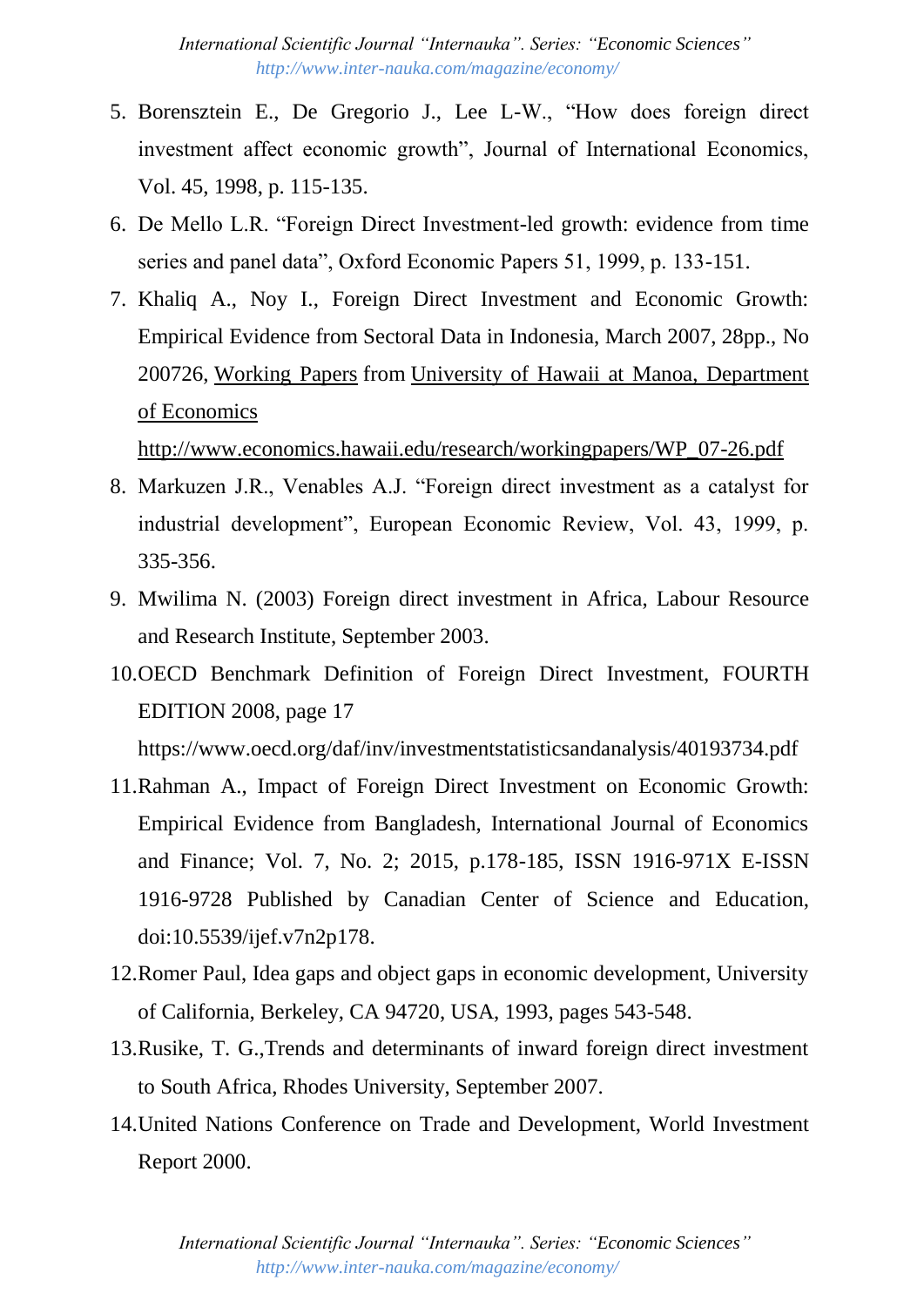*International Scientific Journal "Internauka". Series: "Economic Sciences" http://www.inter-nauka.com/magazine/economy/*

15[.William F. Sharpe,](https://www.google.am/search?hl=ru&tbo=p&tbm=bks&q=inauthor:%22William+F.+Sharpe%22) [Gordon J. Alexander,](https://www.google.am/search?hl=ru&tbo=p&tbm=bks&q=inauthor:%22Gordon+J.+Alexander%22) [Jeffery V. Bailey,](https://www.google.am/search?hl=ru&tbo=p&tbm=bks&q=inauthor:%22Jeffery+V.+Bailey%22) 1999, Prentice Hall Upper Saddle River, NJ, Sixth Edition, p.1, 962 pp.

## **References**

- 1. Ahn S., Hemmings P. "Policy influence on economic growth on OECD countries: An evaluation of the evidence", OECD Economics Department Working Paper, no. 246, Paris: OECD, 2000.
- 2. Alfaro L., Foreign Direct Investment and Growth: Does the Sector Matter?, April 2003, 32 pp.

<http://www.grips.ac.jp/teacher/oono/hp/docu01/paper14.pdf>

- 3. Balasubramanyam V. N., M. Salisu and David Sapsford, Foreign Direct Investment and Growth in EP and is Countries, The Economic Journal, Vol. 106, No. 434 (Jan., 1996), pp. 92-105.
- 4. Black John, Hashimzade Nigar and Myles Gareth, A Dictionary of Economics. Oxford University Press,2009, DOI: 10.1093/acref/9780199237043.001.0001 [http://www.oxfordreference.com/view/10.1093/acref/9780199237043.001.0](http://www.oxfordreference.com/view/10.1093/acref/9780199237043.001.0001/acref-9780199237043-e-1252?rskey=oHw0aB&result=1181) [001/acref-9780199237043-e-1252?rskey=oHw0aB&result=1181](http://www.oxfordreference.com/view/10.1093/acref/9780199237043.001.0001/acref-9780199237043-e-1252?rskey=oHw0aB&result=1181)
- 5. Borensztein E., De Gregorio J., Lee L-W., "How does foreign direct investment affect economic growth", Journal of International Economics, Vol. 45, 1998, p. 115-135.
- 6. De Mello L.R. "Foreign Direct Investment-led growth: evidence from time series and panel data", Oxford Economic Papers 51, 1999, p. 133-15.
- 7. Khaliq A., Noy I., Foreign Direct Investment and Economic Growth: Empirical Evidence from Sectoral Data in Indonesia, March 2007, 28pp., No 200726, [Working Papers](http://econpapers.repec.org/paper/haiwpaper/) from [University of Hawaii at Manoa, Department](http://www.economics.hawaii.edu/)  [of Economics](http://www.economics.hawaii.edu/)

[http://www.economics.hawaii.edu/research/workingpapers/WP\\_07-26.pdf](http://www.economics.hawaii.edu/research/workingpapers/WP_07-26.pdf)